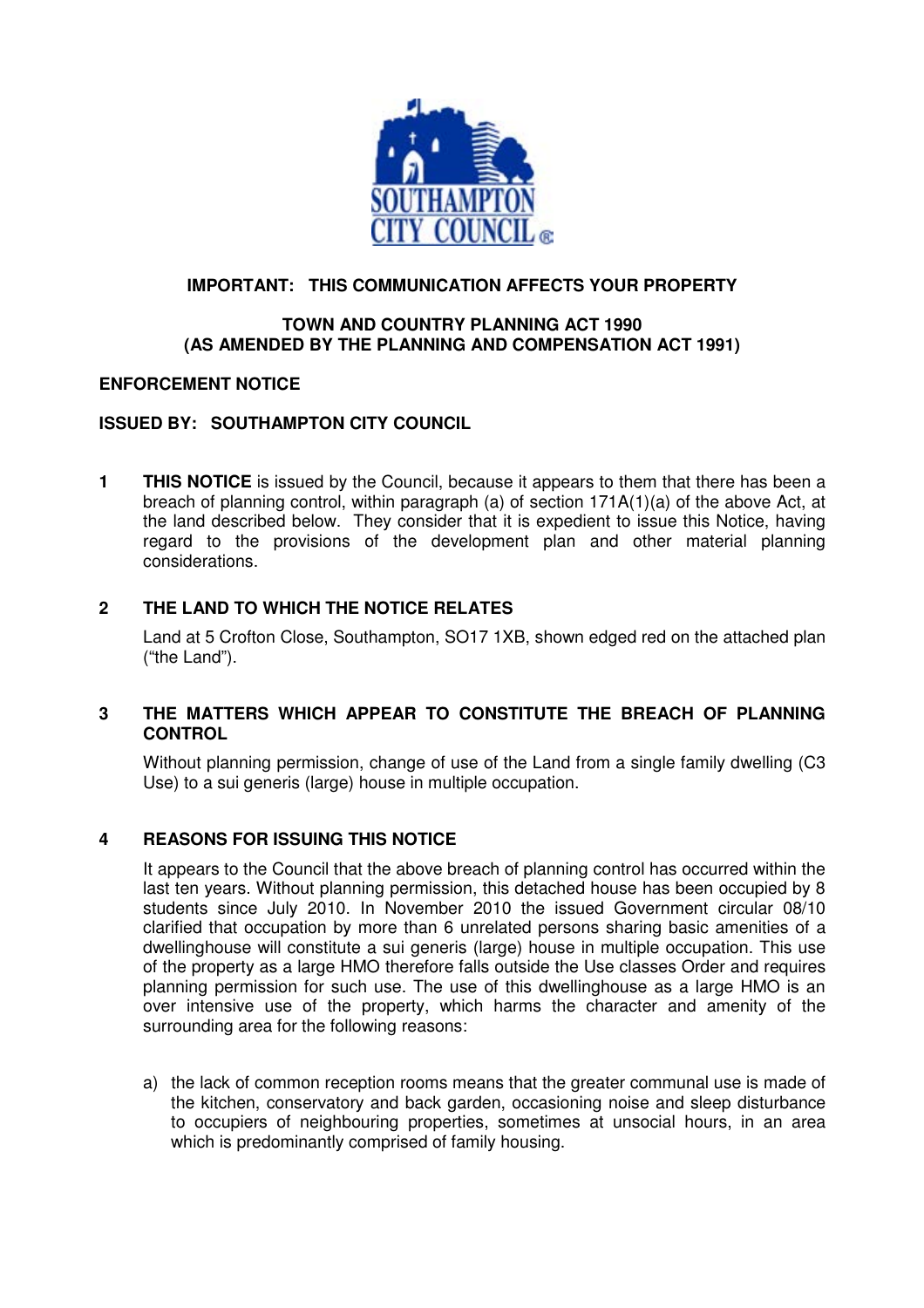- b) The increased coming and goings to the property from essentially 8 different independent occupiers, sometimes at unsocial hours, causes general disturbance at the end of a private drive.
- c) Notwithstanding the double garage being available for use, the parking of independently owned vehicles at this property means that the garage is often unused, with cars being parked outside the curtilage, obstructing the private drive and maintenance gate of a landscaped strip between Crofton Close and Oakmount Avenue, and sometimes necessitating on street parking. This is a development that was designed to minimise the demand for on street parking so as to retain the open setting of the development within its overall design philosophy. An increase in off-site parking would inconvenience residents and create potential obstructions that could impede access by service and emergency vehicles, and such overspill parking has already been held to be harmful to the character of the area by two Planning Inspectors.

Such use is outside the authorised use of the property as a single family dwelling under planning permission 900255/3 granted 29/08/1990. It is contrary to the following Policies of the Development Plan for Southampton: - Local Plan Review (March 2006) – SDP1 (i), SDP7(v), H1(iv) and H4 and the Local Development Framework Core Strategy (January 2010) – CS13(4)/(11), CS16 and CS19.

The Council do not consider that planning permission should be given, because planning conditions could not overcome these objections to the development.

### **5 WHAT YOU ARE REQUIRED TO DO**

(i) Cease occupation of the dwellinghouse situated on the Land by unrelated persons not forming a single household within the meaning of section 258 of the Housing Act 2004.

### **6 TIME FOR COMPLIANCE**

28 days after this Notice takes effect.

### **7 WHEN THIS NOTICE TAKES EFFECT**

This Notice takes effect on  $19<sup>th</sup>$  August 2013, unless an Appeal is made against it beforehand.

Dated: 19<sup>th</sup> July 2013

Signed .................….................................

Head of Legal, HR & Democratic Services Southampton City Council Civic Centre **Southampton** SO14 7LY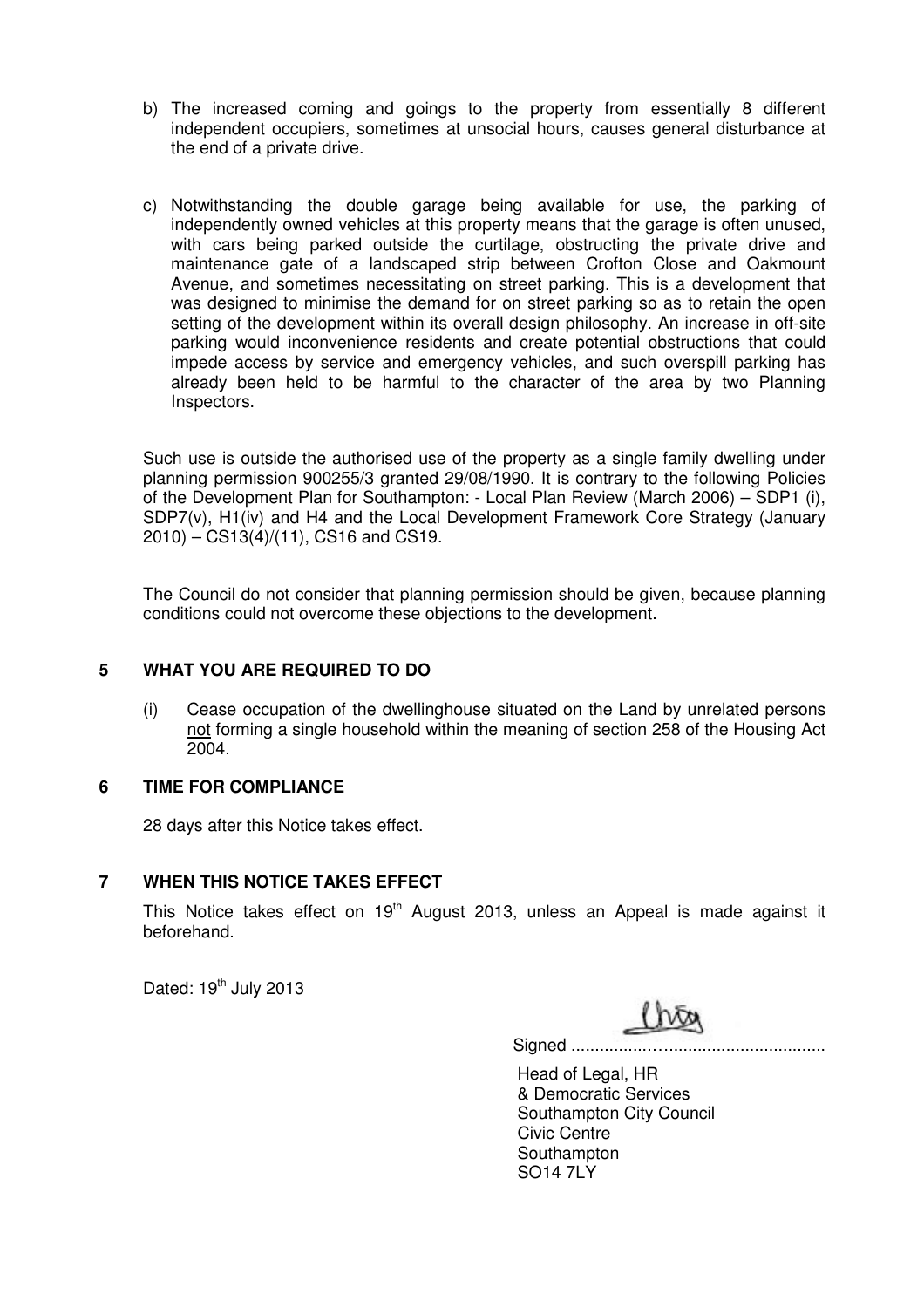### **ANNEX**

# **YOUR RIGHT OF APPEAL**

You can appeal against this notice, but any appeal must be received, or posted in time to be received, by the Secretary of State before the date specified in paragraph 7 of the notice. The enclosed information sheet from The Planning Inspectorate sets out how to do this. Read it carefully.

#### **WHAT HAPPENS IF YOU DO NOT APPEAL**

If you do not appeal against this enforcement notice, it will take effect on the date specified in paragraph 7 of the notice and you must then ensure that the required steps for complying with it, for which you may be held responsible, are taken within the period(s) specified in paragraph 6 of the notice. Failure to comply with an enforcement notice, which has taken effect, can result in prosecution and/or remedial action by the Council.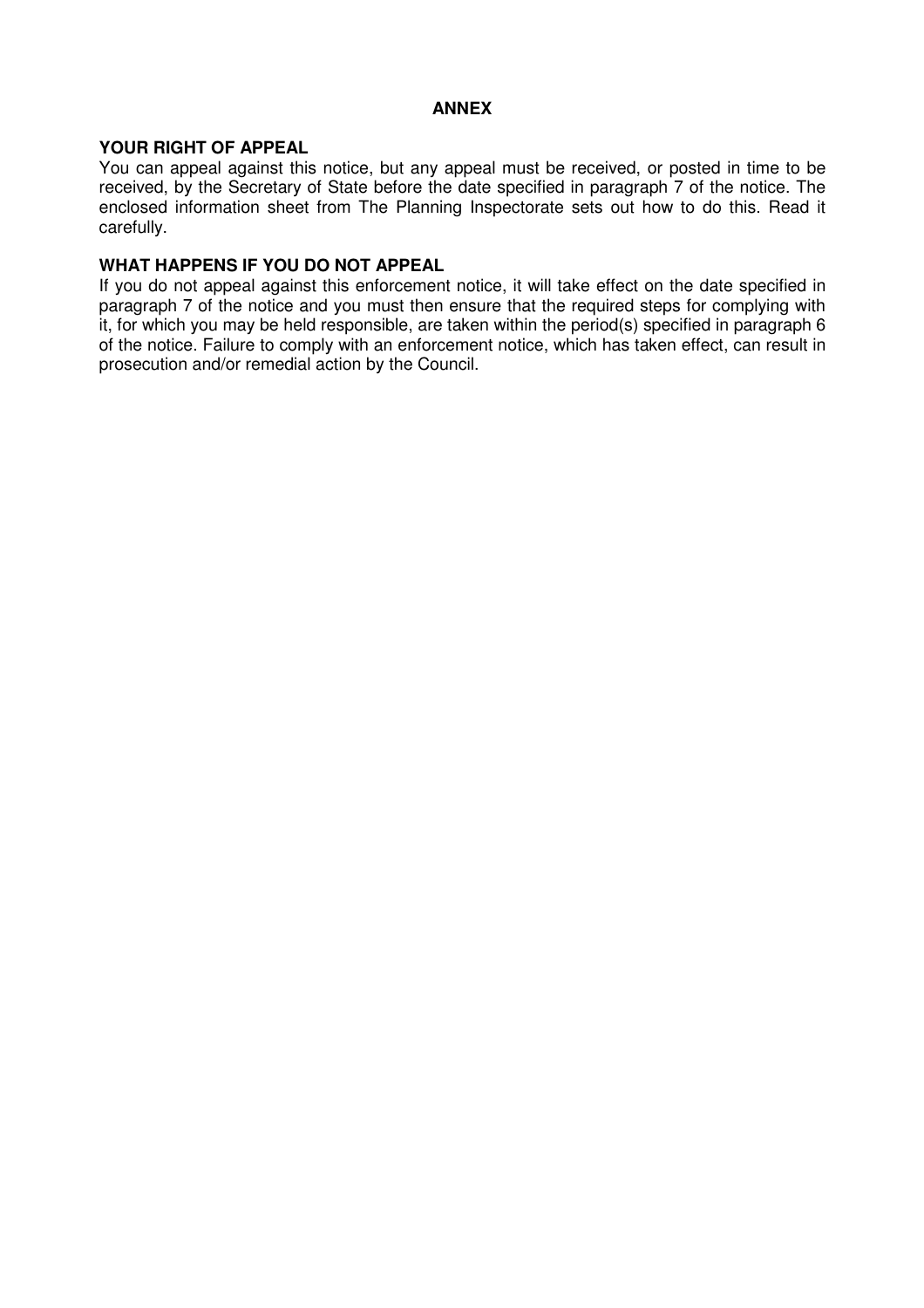**TOWN AND COUNTRY PLANNING ACT 1990 (as amended by the Planning and Compensation Act 1991)** 

**ENFORCEMENT NOTICE** 

**LAND AT 5 CROFTON CLOSE, SOUTHAMPTON, SO17 1XB**